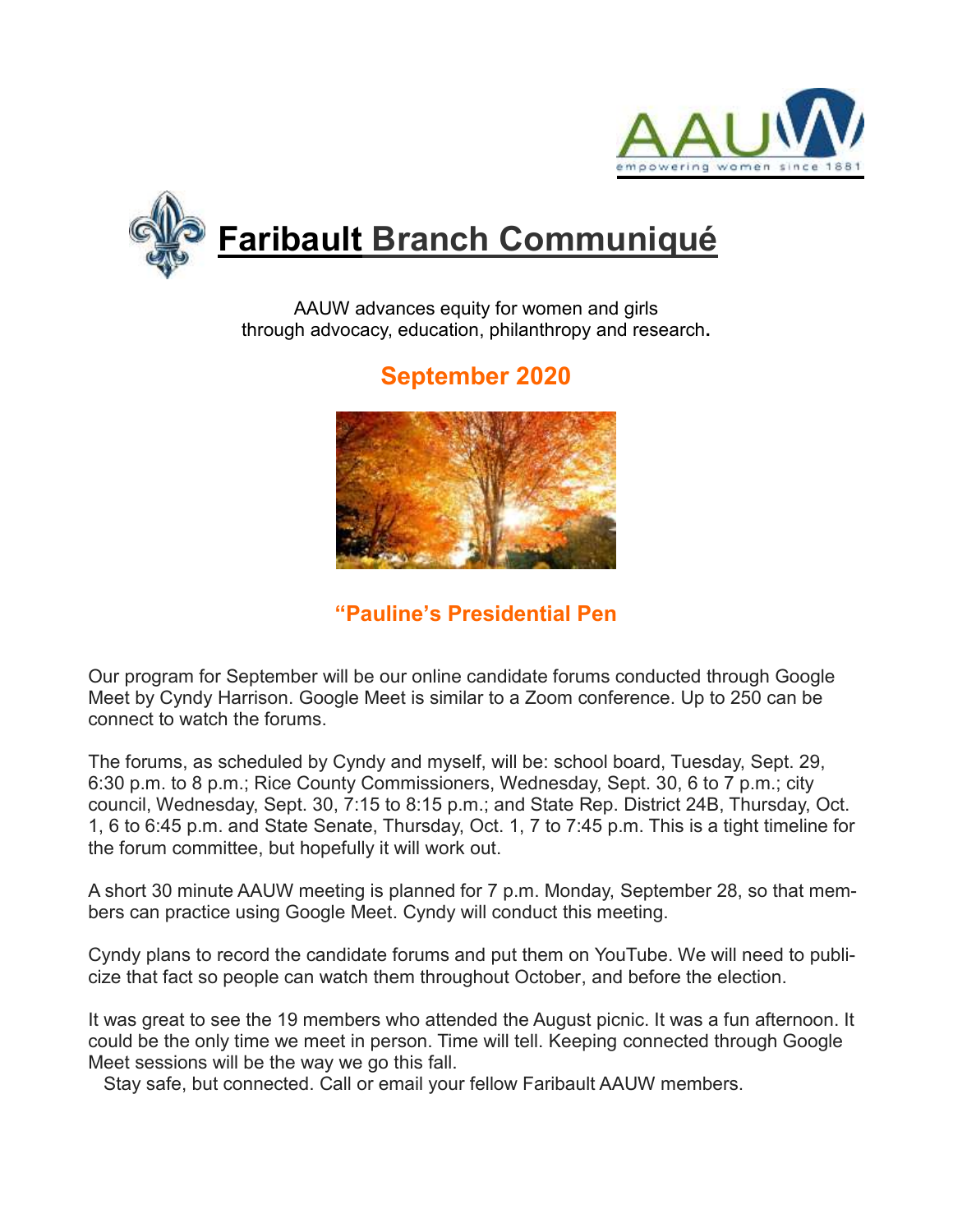# **Secretary's Report**

### **AAUW Faribault Branch Meeting August 31, 2020**



President Pauline Schreiber called the meeting to order at 12:10 p.m. The meeting held at Alexander Park was attended by 19 people. This special meeting was called to approve annual business items necessary to conduct our goals and mission for 2020-2021 during the Covid-19 pandemic.

**Membership Report:** Kathy Larson reported that most members renewed their membership. Our numbers are similar to last year. (48 members are currently listed on the AAUW membership roster for the Faribault branch.)

#### **New Business:**

- **Election of Officers:** Pauline listed the candidates for vacancies in the two-year term chairs: AAUW Funds – Pat Rice, Diversity – Diane Hagan, Public Policy – JoEllen Schulz and one-year extension for membership co-chairs – Kathy Larson and Kathryn Speulda. Motion by Julie Olson, second by Mary Lillquist to accept the candidates as listed. The motion carried.
- **AAUW Faribault High School Sportswoman of the Year:** Mary Osborne reported that this year, the Bruce Smith Sportsman of the Year Award included a monetary award of \$250. Since the AAUW Sportswoman of the Year is to be the equivalent award for a female athlete, a motion was made by Pat Rice and seconded by Kathy Larson that the AAUW Award match the monetary award for the Bruce Smith Award in the future. The motion carried.
- **Annual Budget:** Treasurer Julie Olson presented the proposed 2020-2021 budget. Motion by Pat Rice, second by Barb Dubbels to approve the budget as proposed. The motion carried.
- **Candidates' Forums:** The committee is meeting to develop a format for virtual forums for the local candidate races with the help of Cyndy Harrison. Questions for the candidates should be submitted immediately to Liz Hartman.
- **Program:** Due to the uncertainty of meeting during current recommendations, the program committee is exploring virtual options for the year.

#### **Announcements:**

- **Named Honorees for the Educational Foundation Endowment Fund:** Pat Rice announced that this year's honorees were the editors of our Faribault Branch newsletter, *The Faribault Branch Communique*, Liz Hartman and Emily Nesvold.
- **2019-2020 Non-Convention Awards**: Pat Rice also announced that our Faribault branch received top ten awards in money donated to AAUW Funds in both total gifts and gifts per capita.
- **Book Club:** Judy Graham is hosting the AAUW book Club at her house on Sept. 15, 2020 at 2:30 p.m. Her address is 505 W. Riverview Dr., Waterville. The book we are discussing is *Olive, Again* by Elizabeth Strout.

The meeting was adjourned.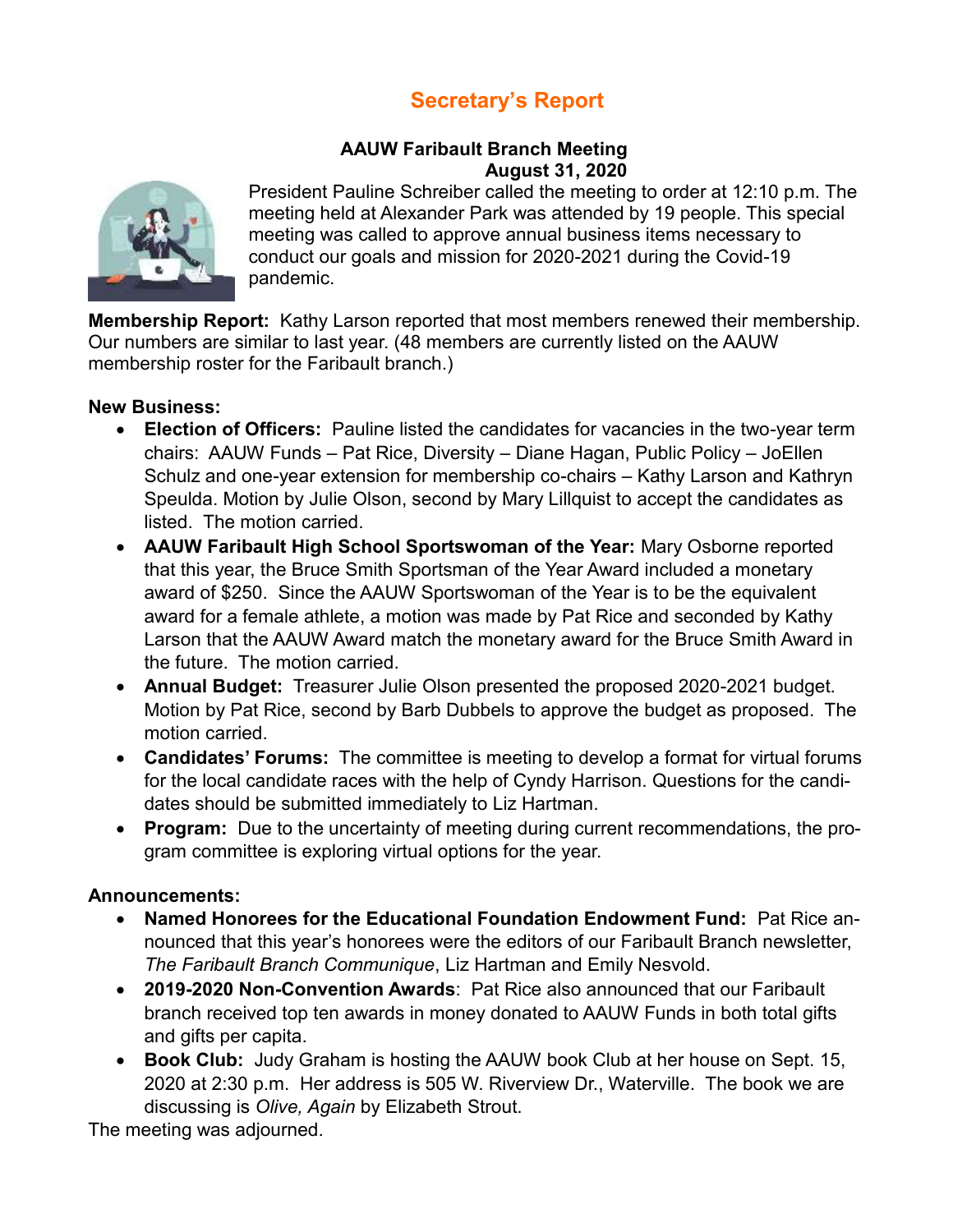*Respectfully submitted, Ruth Hildebrandt, secretary pro tem*

## **Treasurer's Report**



 So we begin our new year with uncertainty. What else is new? Aha! I know. Our friend Ardo Ibrahim has a new son. She welcomed Salim Mustaf Muhamad on September 3. All is well with mom and baby.

On to dollars and members. We still have cash, of course: \$354.58 checking, \$6360.91 savings. The budget, approved on August 31, assumes that we will not have an October breakfast but will do the book sale in the spring. That Covid-19 menace will have to be controlled by then.... And members. According to my most recent numbers, we have 42 paid and fully processed members, two more in transit (no one in the national office since March to deal with unusual situations), and a couple more possibilities and promises. The actual count will be taken September 30 this year, according to info from Washington. This is down a few from last year, but loyal members continue to support our branch. Thank you! *Submitted by Julie O*



## **Book Club**

The AAUW Book Club met on a lovely Tuesday morning at Diane Hagen's home. We gathered (socially distancing) with our lawn chairs and masks in her backyard, where we each shared what books we have been reading during the pandemic since we had last been together. We've missed book club so much that we planned on another outside gathering and chose *Olive Again* by Elizabeth Strout for our next read. Judy Graham invited us to her home in Waterville for an afternoon gathering planning on good weather! We meet on Tuesday, September 15 at 2:30 pm in Waterville. *Submitted by Barb Dubbels*

### **Membership Message**



#### **Welcome Back to all our A.A.U.W. Sisters of our Faribault Branch for the 2020-2021 Year!!**

Even through the Covid-19 Virus has changed our world in many ways, we still need to remember to support our goal as the nation's leading voice in promoting equity and education for women and girls!! We can do so much more for breaking through barriers for women and girls togetheras a strong

group of people.

Please consider asking someone to join our active A.A.U.W. organization.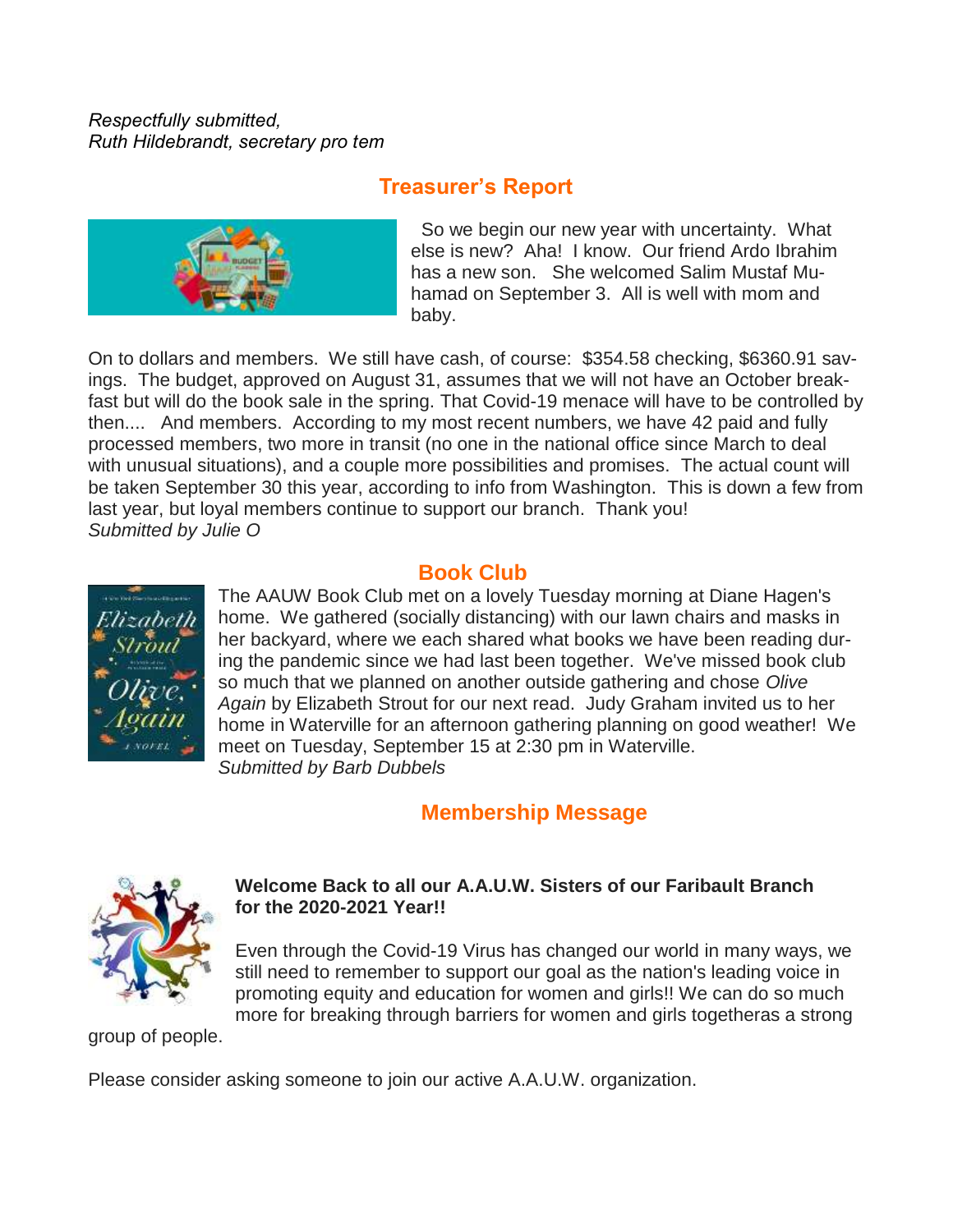If you have not paid your membership dues for this year, you may send a check to: Julie Olson 2815 Village Drive Faribault,MN 55021-2259

Annual Membership Dues = \$78. THANK YOU, *Submitted by Kathy Larson & Kathryn Speulda*

## **Pictures from the August 31 Picnic at Alexander North Park**

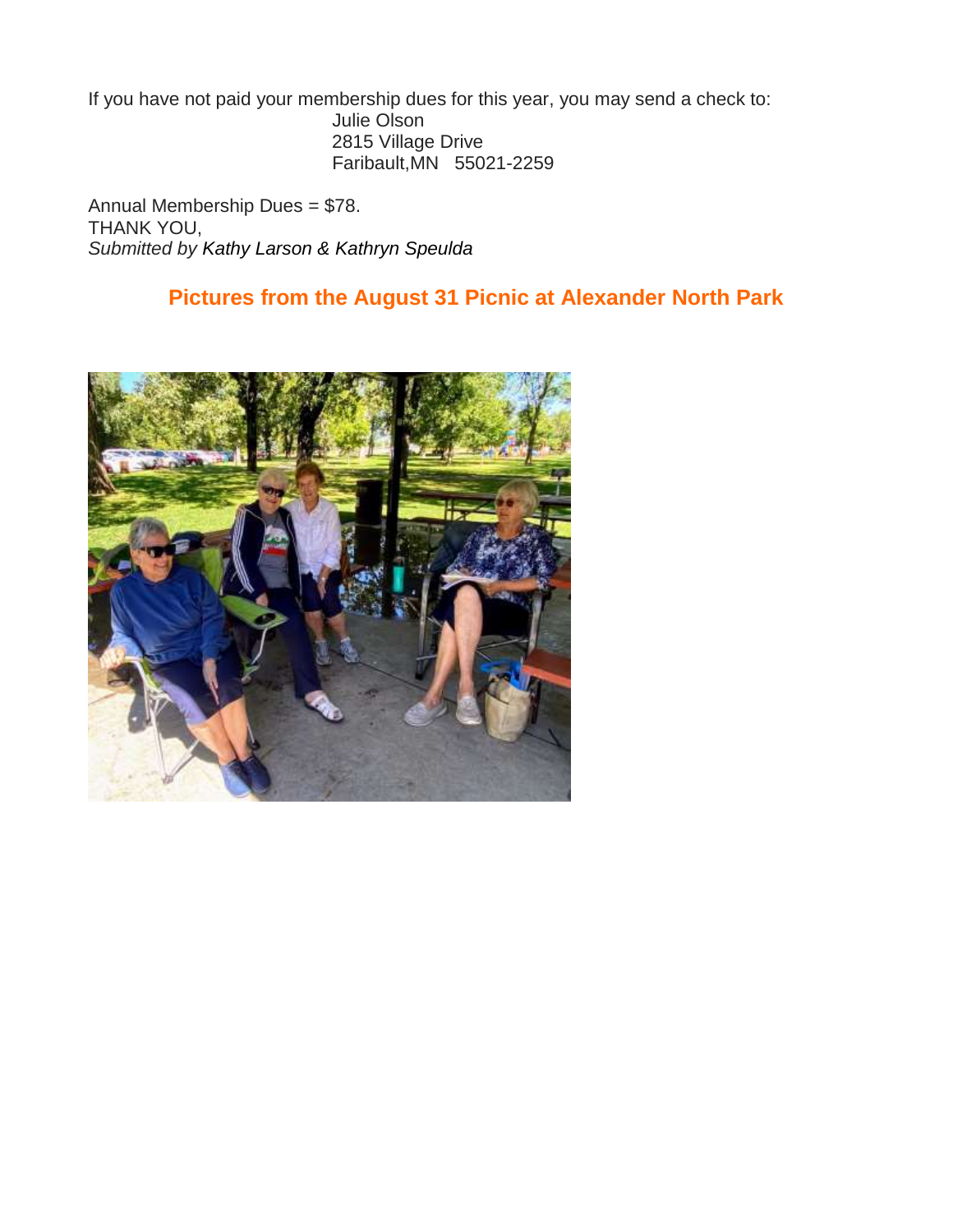



*Submitted by Karen Rasmussen*